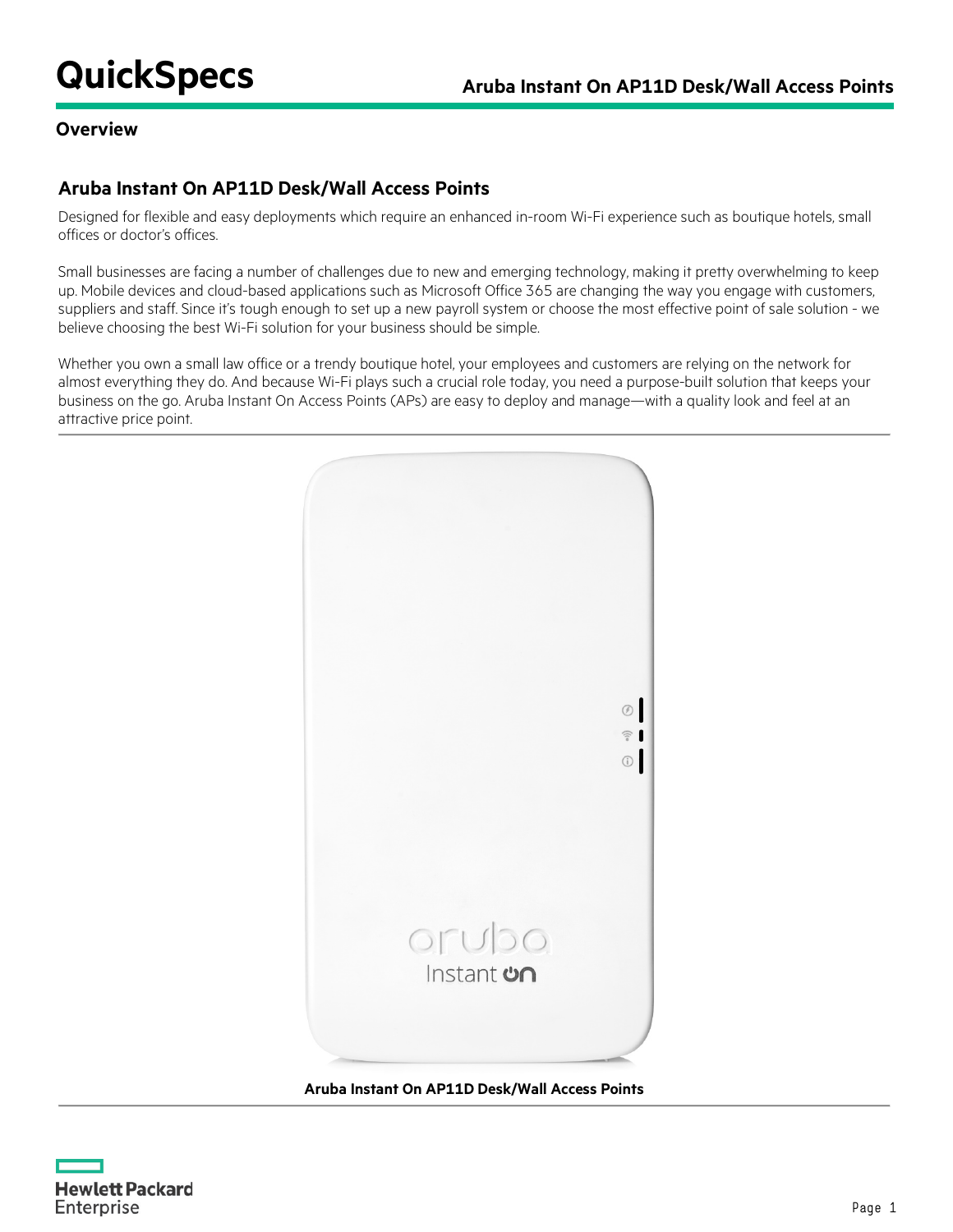# **Overview**

# **Models**

| Aruba Instant On AP11D (US) 2x2 11ac Wave2 Desk/Wall Access Point                | R2X15A  |
|----------------------------------------------------------------------------------|---------|
| Aruba Instant On AP11D (RW) 2x2 11ac Wave2 Desk/Wall Access Point                | R2X16A  |
| Aruba Instant On AP11D (EG) 2x2 11ac Wave2 Desk/Wall Access Point                | R2X17A  |
| Aruba Instant On AP11D (IL) 2x2 11ac Wave2 Desk/Wall Access Point                | R2X18A  |
| Aruba Instant On AP11D (JP) 2x2 11ac Wave2 Desk/Wall Access Point                | R2X19A  |
| Aruba Instant On AP 11D Access Point and PSU Bundle US                           | R3 125A |
| Aruba Instant On AP11D (RW) Indoor AP with DC Power Adapter and Cord (EU) Bundle | R3.126A |

# **Key Features**

- Smart Mesh technology
- 802.11ac Wave 2 2X2:2 MU-MIMO radios
- Remote management and monitoring capability
- Separate guest and employee Wi-Fi network
- Mobile app in multiple languages and cloud portal
- Easy client/device blocking
- Built-in DHCP/NAT support
- App bandwidth limiting per network/user session

#### **In the box**

 $\mathcal{L}(\mathcal{L})$  and  $\mathcal{L}(\mathcal{L})$ 

- 1 x Aruba Instant On AP11D Desk/Wall Access Point
- 1 x Aruba Instant On AP11 Quick Start guide
- 1 x Single-gang mount kit
- 1 x Desk mount kit with RJ45 jumper cable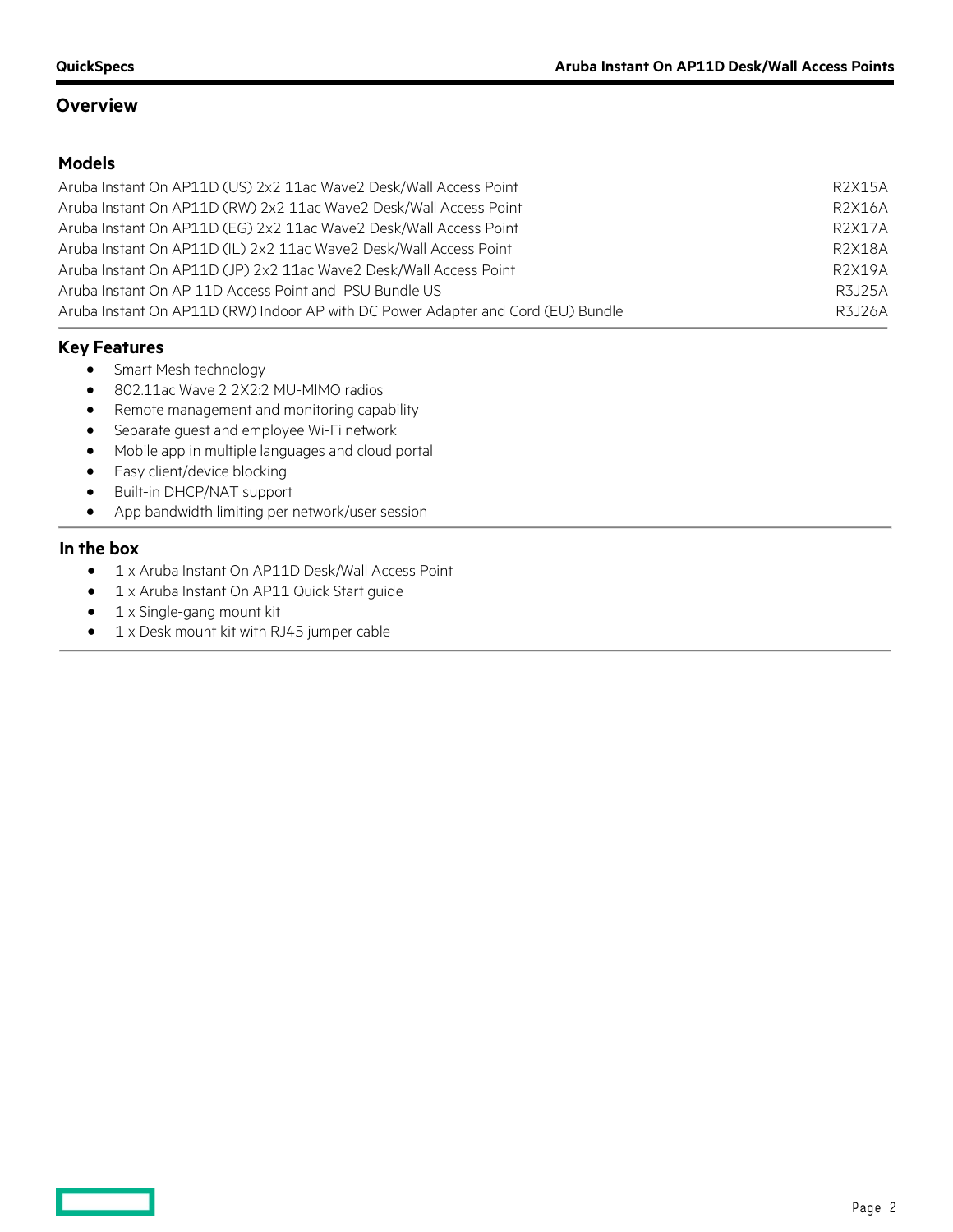# **Standard Features**

# **Product highlights**

#### **Simplicity at its best**

- Wi-Fi that works right out of box
- Smart Mesh technology that covers every inch of your business

#### **Security you can count on**

- Wi-Fi that keeps business and visitor traffic separate
- Latest WPA2/WPA3 authentication for secure network access

#### **We've got you covered**

- Industry leading warranty and support
- Super-fast performance for video, voice and conferencing tools

### **Antennas**

Integrated directional antennas with maximum individual antenna gain of 4.3dBi in 2.4GHz and 6.2dBi in 5GHz

### **Mounting**

The access point ships with single gang wall-box mount kit and desk mount kit

#### **Warranty and Support**

Aruba Instant On 2-Year warranty with 24X7 phone support for first 90 days and chat support for the entire warranty period. Community support as long as you own the products.

Should you require longer support, please purchase a Foundation Care contract for your APs. The SKUs are HK1Y0E (3 years) and H30GZE (5 years).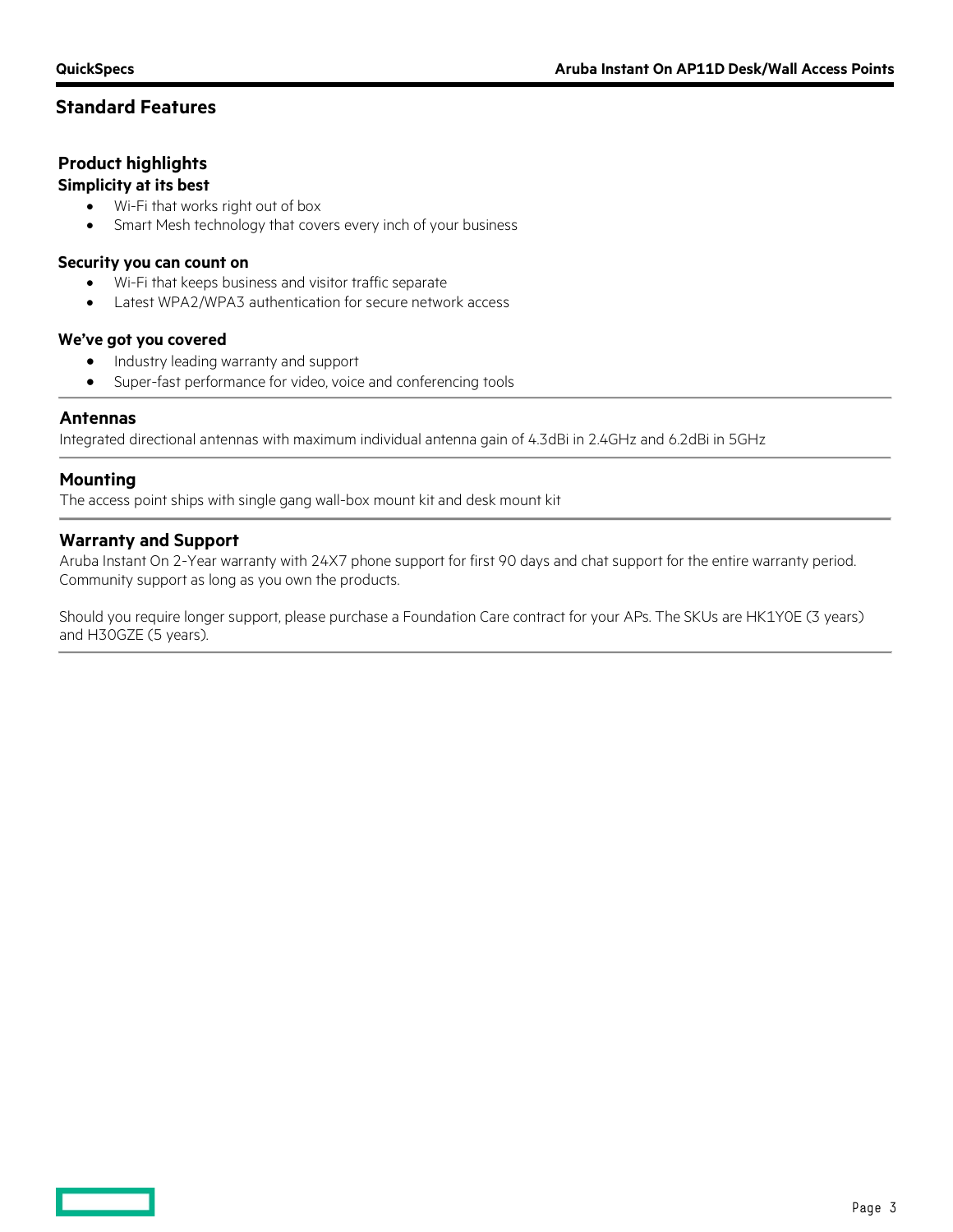**Contract Contract** 

# **Configuration Information**

**Build To Order:** BTO is a standalone unit with no integration. BTO products ship standalone are not part of a CTO or Rack-Shippable solution.

| <b>BTO Base Models</b> |                                                                                                                                                                                                                                                                                  |               |  |  |  |
|------------------------|----------------------------------------------------------------------------------------------------------------------------------------------------------------------------------------------------------------------------------------------------------------------------------|---------------|--|--|--|
| Rule #                 | <b>Description</b>                                                                                                                                                                                                                                                               |               |  |  |  |
|                        | <b>APP11D</b>                                                                                                                                                                                                                                                                    |               |  |  |  |
|                        | Aruba Instant On AP11D (US) 2x2 11ac Wave2 Desk/Wall Access Point                                                                                                                                                                                                                |               |  |  |  |
|                        | Aruba Instant On AP11D (RW) 2x2 11ac Wave2 Desk/Wall Access Point<br>Aruba Instant On AP11D (EG) 2x2 11ac Wave2 Desk/Wall Access Point<br>Aruba Instant On AP11D (IL) 2x2 11ac Wave2 Desk/Wall Access Point<br>Aruba Instant On AP11D (JP) 2x2 11ac Wave2 Desk/Wall Access Point |               |  |  |  |
|                        |                                                                                                                                                                                                                                                                                  |               |  |  |  |
|                        |                                                                                                                                                                                                                                                                                  |               |  |  |  |
|                        |                                                                                                                                                                                                                                                                                  |               |  |  |  |
| <b>Notes:</b>          | OCA Only Model Selection Form -<br>Aruba > Instant On > Wireless Access Points: AP11D                                                                                                                                                                                            |               |  |  |  |
|                        |                                                                                                                                                                                                                                                                                  |               |  |  |  |
|                        | <b>APP11D Bundle</b>                                                                                                                                                                                                                                                             |               |  |  |  |
|                        | Aruba Instant On AP11D Access Point and PSU Bundle Base WW                                                                                                                                                                                                                       | R6K64A        |  |  |  |
|                        | Includes 48V Power Adapter with Localized Power Cord<br>$\bullet$                                                                                                                                                                                                                |               |  |  |  |
| <b>Notes:</b>          | If this Access Point is selected, bring in (Min 1 // Max 1) Localized Wall Power Cord<br>Option based on the HPN Localization Menu.                                                                                                                                              |               |  |  |  |
|                        | Drop down under Included Power Adapter should offer the following selections: No<br>Localized Power Cord - #AC3 Option                                                                                                                                                           |               |  |  |  |
|                        | OCA Display Note - WW Instant On Bundle is not availabe in Israel, Japan or Egypt at this                                                                                                                                                                                        |               |  |  |  |
|                        | time. They must be manually configured. Please go back to the Instant On Catalog and                                                                                                                                                                                             |               |  |  |  |
|                        | select the Standalone Container                                                                                                                                                                                                                                                  |               |  |  |  |
|                        | OCA Only Model Selection Form -Aruba > Instant On > Wireless Access Points: Desk/Wall<br><b>AP11D Bundles</b>                                                                                                                                                                    |               |  |  |  |
|                        | Aruba Instant On AP 11D Access Point and PSU Bundle US                                                                                                                                                                                                                           |               |  |  |  |
|                        | Includes 48V Power Adapter with US Power Cord<br>$\bullet$                                                                                                                                                                                                                       |               |  |  |  |
|                        | Aruba Instant On AP11D (RW) Indoor AP with DC Power Adapter and Cord (EU) Bundle                                                                                                                                                                                                 | <b>R3J26A</b> |  |  |  |
|                        | Includes 48V Power Adapter with EU Power Cord<br>$\bullet$                                                                                                                                                                                                                       |               |  |  |  |
| <b>Power Options</b>   |                                                                                                                                                                                                                                                                                  |               |  |  |  |
| <b>Remarks</b>         | <b>Description</b>                                                                                                                                                                                                                                                               | <b>SKU</b>    |  |  |  |
|                        | For AP11D Std (Min 0 // max 1) User Selection (min 0 // max 1)                                                                                                                                                                                                                   |               |  |  |  |
|                        | Aruba Instant On 15.4W 802.3af POE Midspan Injector                                                                                                                                                                                                                              | <b>R8W31A</b> |  |  |  |
|                        | Aruba Instant On 12V/48W PSU Power Adaptor                                                                                                                                                                                                                                       | <b>R3X85A</b> |  |  |  |
| <b>Notes:</b>          | If this Power Supply is selected, bring in (Min 1 // Max 1) Localized power cord based on<br>the Aruba Localization Menu.                                                                                                                                                        |               |  |  |  |
|                        | Most devices are PoE powered from switch so these are optional.                                                                                                                                                                                                                  |               |  |  |  |
|                        | <b>Regional Power Options</b>                                                                                                                                                                                                                                                    |               |  |  |  |
|                        | Add 3-prong (C13) AC power cord for Power Adaptor/PoE Injector                                                                                                                                                                                                                   |               |  |  |  |
|                        | PC-AC-ARG AC power cord 250V/10A 1.8m C13 to IRAM 2073                                                                                                                                                                                                                           | <b>JW113A</b> |  |  |  |
|                        | PC-AC-AUS AC power cord 250V/10A 1.8m C13 to AS3112                                                                                                                                                                                                                              | <b>JW114A</b> |  |  |  |
|                        | PC-AC-BR AC power cord 250V/10A 1.8m C13 to NBR 14136                                                                                                                                                                                                                            | <b>JW115A</b> |  |  |  |
|                        | PC-AC-CHN AC power cord 250V/10A 1.8m C13 to GB2099                                                                                                                                                                                                                              | <b>JW116A</b> |  |  |  |
|                        | PC-AC-DEN AC power cord 250V/10A 1.8m C13 to AFSNIT 107-2-D1                                                                                                                                                                                                                     | <b>JW117A</b> |  |  |  |
|                        | PC-AC-EC AC power cord 250V/10A 1.8m C13 to CEE7/7                                                                                                                                                                                                                               | <b>JW118A</b> |  |  |  |
|                        | PC-AC-IN AC power cord 250V/6A 1.8m C13 to IS1293                                                                                                                                                                                                                                | <b>JW119A</b> |  |  |  |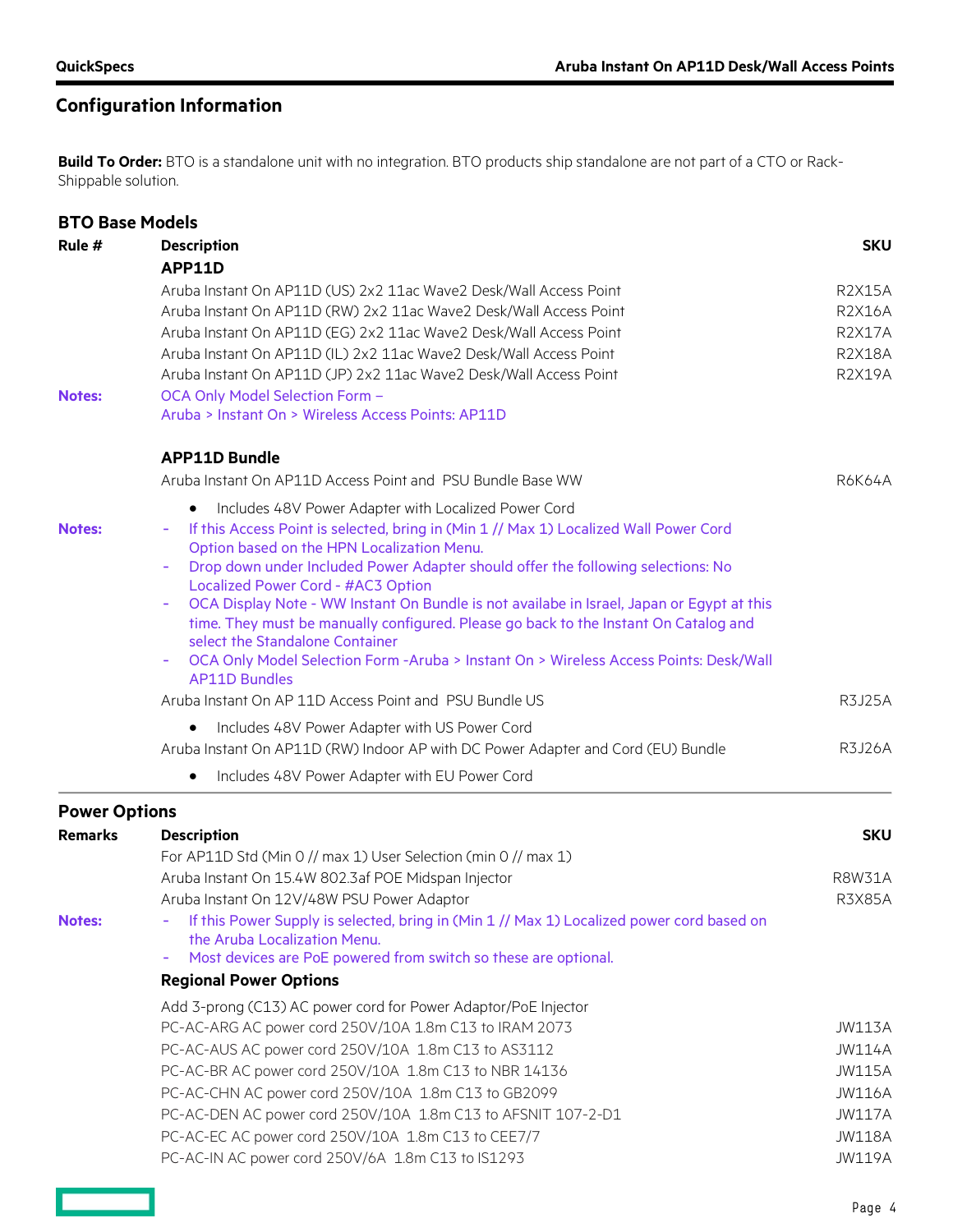$\qquad \qquad$ 

# **Configuration Information**

|                | PC-AC-IL AC power cord 250V/10A 1.8m C13 to SI32                                  | <b>JW120A</b> |  |  |
|----------------|-----------------------------------------------------------------------------------|---------------|--|--|
|                | PC-AC-IT AC power cord 250V/10A 1.8m C13 to CEI 23-50                             | <b>JW121A</b> |  |  |
|                | PC-AC-JPN AC power cord 125V/12A 1.8m C13 to JISC 8303                            | <b>JW122A</b> |  |  |
|                | PC-AC-KOR AC power cord 250V/7A 1.8m C13 to KSC 8305                              | JW123A        |  |  |
|                | PC-AC-NA AC power cord 125V/10A 1.8m C13 to NEMA 5-15P                            | <b>JW124A</b> |  |  |
|                | PC-AC-SWI AC power cord 220V/10A 1.8m C13 to SEV 1011                             | <b>JW125A</b> |  |  |
|                | PC-AC-TW AC power cord 125V/7A 1.8m C13 to CNS 10917                              | <b>JW126A</b> |  |  |
|                | PC-AC-UK AC power cord 250V/10A 1.8m C13 to BS1363                                | <b>JW127A</b> |  |  |
|                | PC-AC-ZA AC power cord 250V/10A 1.8m C13 to SANS 164-1                            | <b>JW128A</b> |  |  |
|                | PC-AC-H-ARG Argentina 220V AC 10A Max Current AC Power Cord                       | JW129A        |  |  |
| <b>Spares</b>  |                                                                                   |               |  |  |
| <b>Remarks</b> | <b>Description</b>                                                                | <b>SKU</b>    |  |  |
|                | <b>Mount Kits</b>                                                                 |               |  |  |
|                | For AP11D Std (Min 0 // max 99) User Selection (min 0 // max 99)                  |               |  |  |
|                | AP-303H-MNT1 Kit with Spare Single-gang Wall-box Mount Adapter for 303H Series AP | JY686A        |  |  |
|                | AP-303H-MNTD Kit with Optional Desk Mount Adapter for 303H Series AP              | JY689A        |  |  |
| <b>Notes:</b>  | 11D AP Unit ships with a Single Gang Mount Bracket and a Desk Mount Kit           |               |  |  |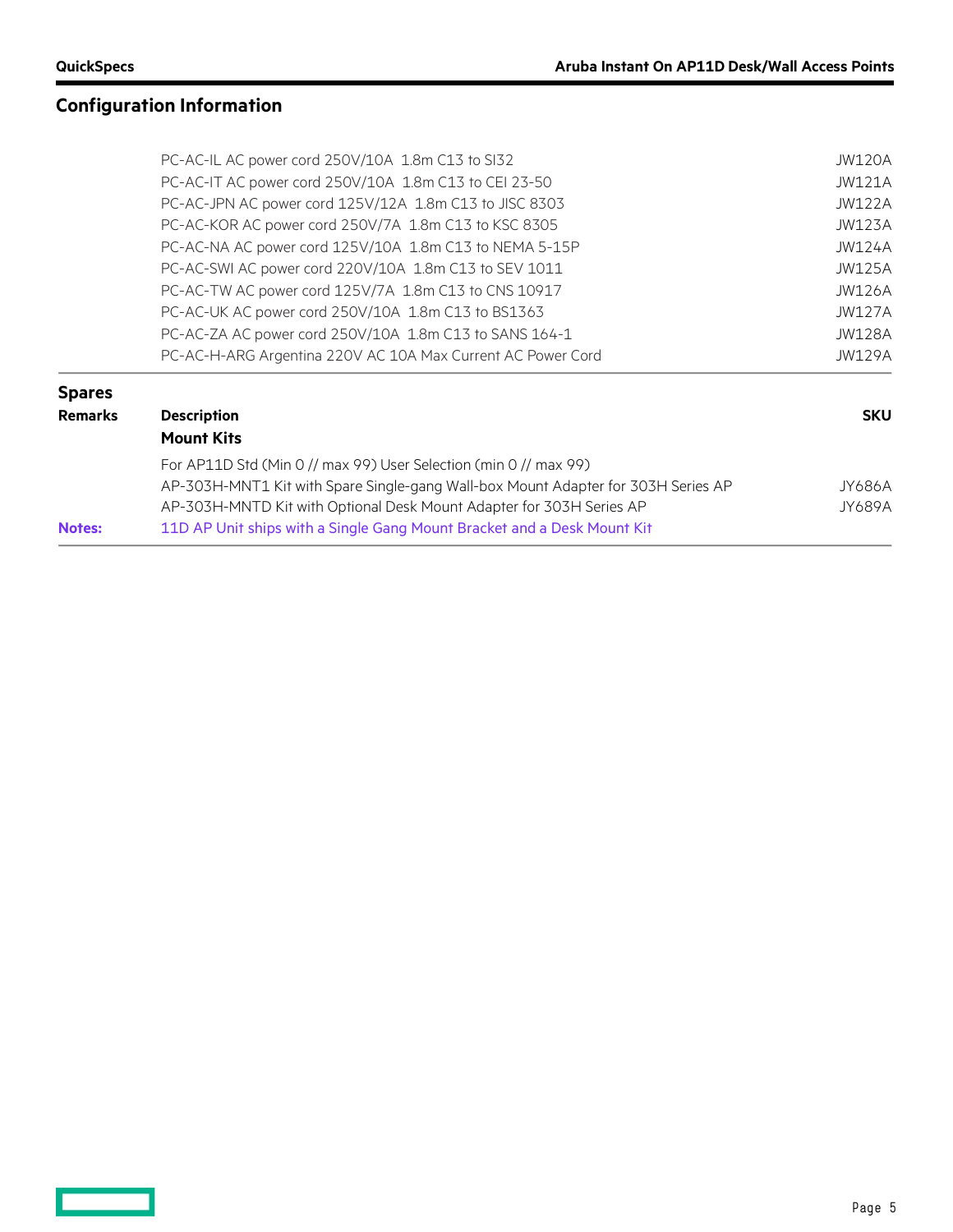# **Technical Specifications**

#### **Radios**

- Dual radio for simultaneous dual-band operation
- 5 GHz 802.11ac 2x2 MIMO for up to 867 Mbps wireless data rate, with Multi User MIMO support (Wi-Fi 5)
- 2.4 GHz 802.11n 2x2 MIMO for up to 300 Mbps wireless data rate (Wi-Fi 4)

#### **Interfaces**

- 1 x Uplink Gigabit Ethernet port (E0), with POE-in support (802.3af)
- 3 x Downlink Gigabit Ethernet ports (E1-E3), with POE-out on E3 (802.3af)
- 1 x DC power connector (48V)
- 1 x Bluetooth Low Energy (BLE) radio
- 3 x LED status indicators
- 1 x Reset/LED control button
- 1 x Kensington security slot
- 1 x Ethernet cable

#### **Physical characteristics**

- **Dimensions:** 150 x 86 x 40 mm (5.9 x 3.4 x 1.6 in), H x W x D
- **Weight:** 313 g (0.7 lb)

#### **Power**

- Power over Ethernet (POE) on E0: 802.3af (class 3) or 802.3at (class 4). When using 802.3af, POE-out on E3 is disabled
- DC power (48V) **Notes:** Power sources are sold separately

#### **Environmental and reliability**

- **Operating temperature:** 0° C to +40° C (+32° F to +104° F)
- **Humidity:** 5% to 93% non-condensing
- **MTBF:** 1,090khrs (124yrs) at +25° C

#### **Management**

- Instant On mobile application (Android and iOS)
- Cloud Portal: **[Portal.ArubaInstantOn.com](https://www.arubainstanton.com/)**

#### **Industry certifications**

- UL 2043 plenum rating
- EN 60601-1-1 and EN 60601-1-2 (for deployment in medical environments)
- Wi-Fi Alliance certified (WFA) 802.11ac with Wave 2 (Wi-Fi 5), WPA2, WPA3, Enhanced Open (OWE).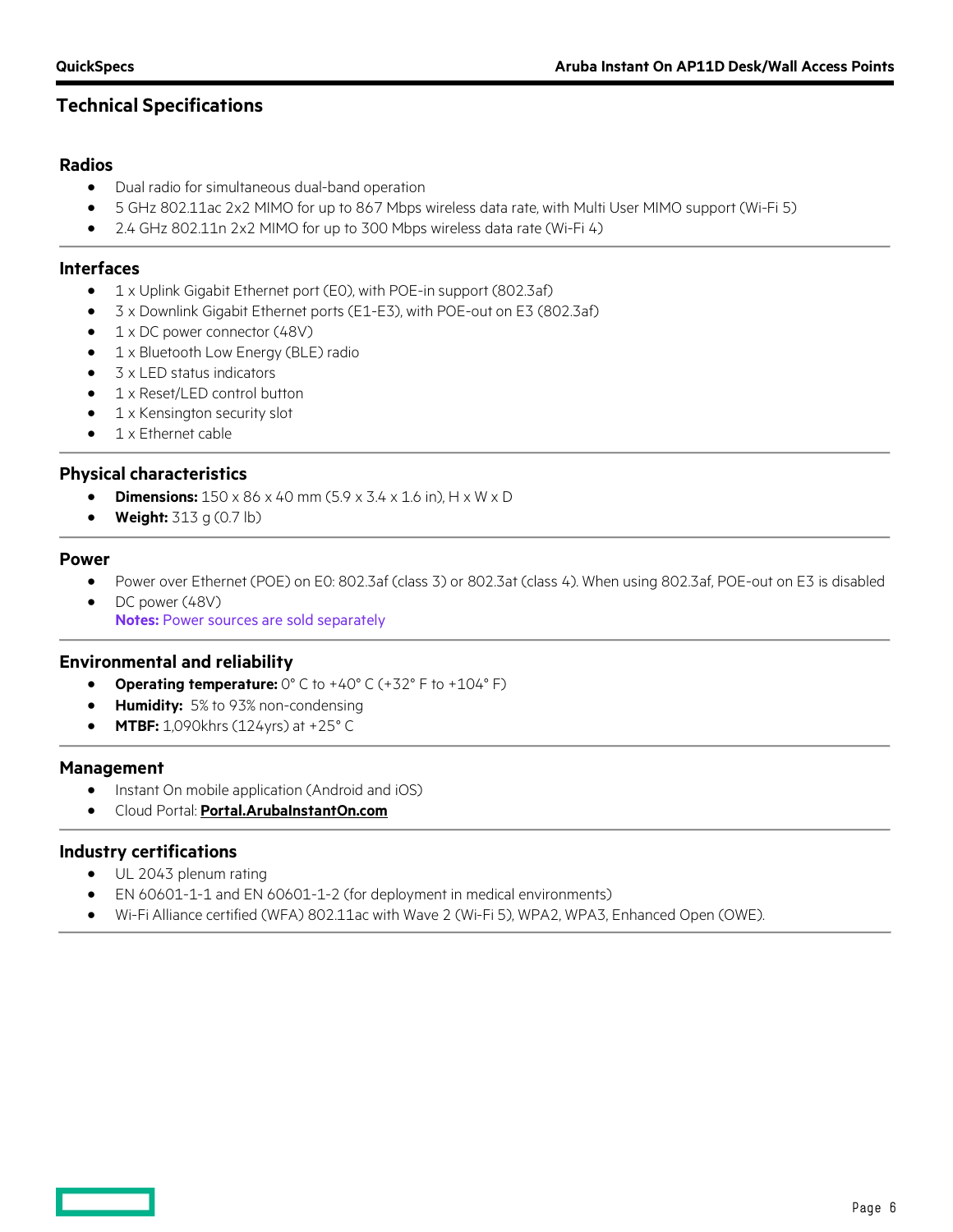$\equiv$   $\equiv$ 

# **Summary of Changes**

| <b>Date</b> | <b>Version History</b> | <b>Action</b> | <b>Description of Change</b>                                                       |
|-------------|------------------------|---------------|------------------------------------------------------------------------------------|
| 07-Sep-2021 | Version 5              | Changed       | Service and Support and Configuration Information sections were updated.           |
| 14-Jun-2021 | Version 4              | Changed       | Standard Features section was updated.                                             |
| 01-Jun-2020 | Version 3              | Changed       | Configuration Information section was updated.<br>New SKUs were added.             |
| 04-Nov-2019 | Version 2              | Changed       | Overview, Standard Features and Configuration Information sections were<br>updated |
| 01-Jul-2019 | Version 1              | <b>New</b>    | New QuickSpecs                                                                     |